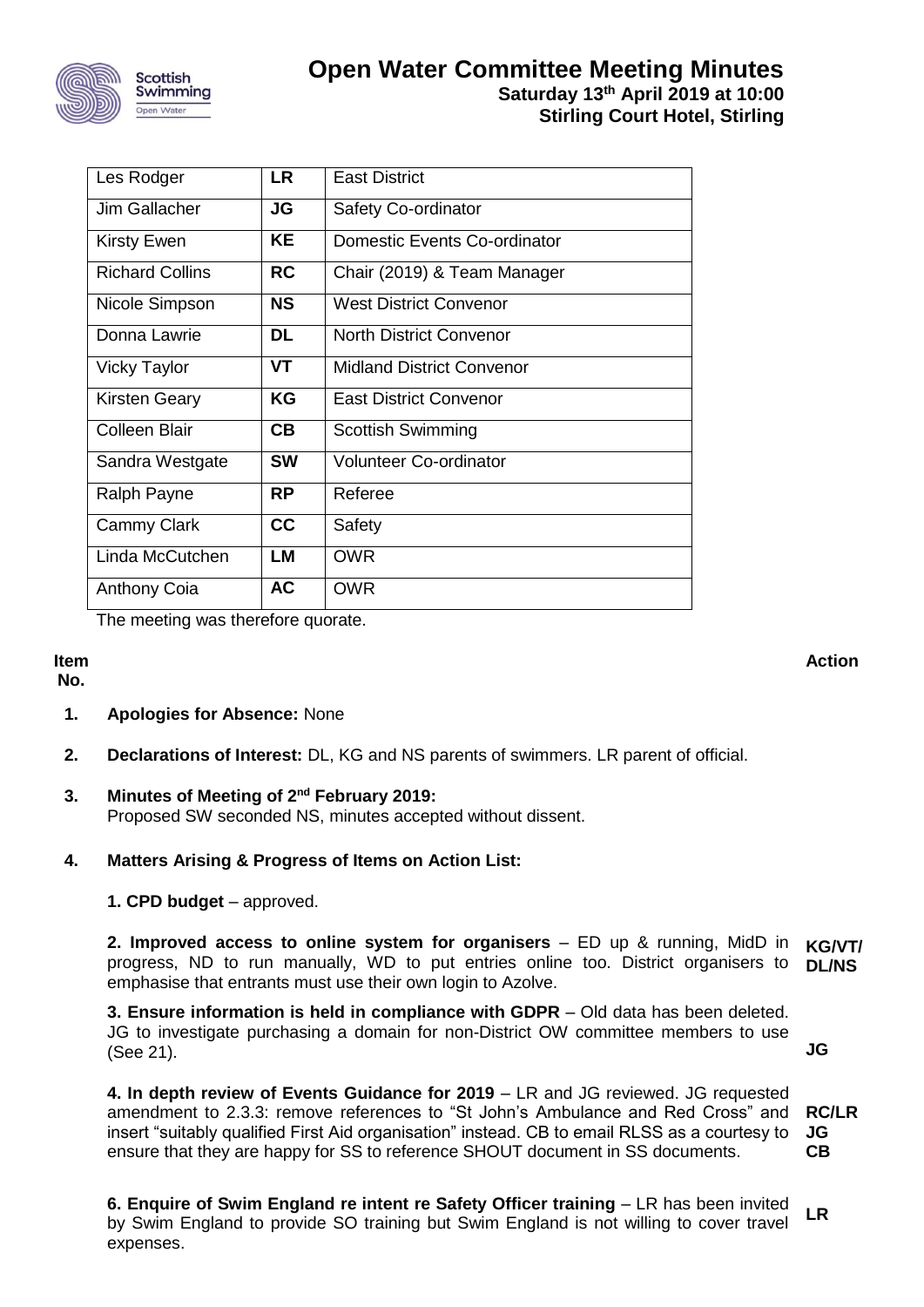**9. Improve signage (road) for events** – SS marketing have asked that SS signage is only displayed at National Events. KE to contact local council to ensure that they give their approval for temporary event signposting to be displayed at SNOWS. If Council approves, CB to discuss with SS marketing and order signage.

RC to investigate the cost of producing new OW flag banners that incorporate all four districts to be displayed in place of SS flag banners at District events.

**10. Development plan SWOT Analysis & Vision to be circulated prior to first meeting** – action carried forward to next meeting.

**12. Online Entry System -** Azolve selected as online entry option for ED, MD and WD.

**13. Electronic Timing** – Not possible to deliver at ED event due to lack of availability of Paul Kendall, but it will be piloted at SNOWS. Swimmers need to have extra time to get wristband chips on and ensure that they know how to use them properly.

#### **14. Small increase in fees for SNOWS Head Office - approved.**

**15. Investigate Portable equipment for commentary at events** – Equipment purchased by RC. Robert Taylor to commentate at all Grand Prix events. Event organisers to send list of competitors to RT prior to all events to allow him to prepare background information.

**16. National Co-Ord to contact Mr Nairns Ref cost and potential of using Loch Lomond for SNOWS** – Update required.

**18. Investigate Soft Shells Jackets for STOs from Wright Sport** – SW provided costings for navy soft shell jackets from Wright Sport. It was agreed that a brighter colour (yellow) would ensure that officials and helpers are more visible/identifiable. SW to investigate whether WS can supply similar jackets in yellow and report to RC asap. CB raised that TYR are SS's partner supplier and asked if SW could enquire whether a TYR equivalent jacket is available.

**19. Purchase Laptop & projector for Chairman/Events.** RC has purchased laptop. For 2019 projector to be borrowed from Head Office with a view to purchasing one from 2020 budget.

| 20. Order Polo shirts for officials. LR has ordered from SS. |  |  |
|--------------------------------------------------------------|--|--|
|--------------------------------------------------------------|--|--|

#### **21. Investigate Email Address for Non District Committee Members** – See 3.

#### **5. Safety:**

JG outlined the safety cover and First Aid provision that has been booked for each District event.

#### East:

Saturday 1<sup>st</sup> June. Morning events (200m Fly, 200m Breast, 200m Freestyle) will be swum in heats – 4 swimmers per heat. JG specified 2 paddlers required for these events and a turn judge at the buoys. Safety boats – 1 from OWR (OWR driver and crew), 1 from Centre (centre driver and OWR crew), and 1 from OWR for Referee's boat/turn judge boat in the morning. Paddlers: CC to organise 2 in the morning and 7 in the afternoon. Paddlers to be paid £30 per half day, £60 per full day plus fuel expenses to those that drive. JG requested that all District convenors get a cash float from their Treasurers. First aid – Burnside.

Midland:

Saturday 15th June at Monika Country Park. Venue supplying boats. First Aid – First Active (n.b. JG to forward invoice to VT because a 50% deposit is required). OWR to **JG/VT** supply 1 boat. CC to arrange 5 or 6 paddlers. **OWR**

**KG/VT/ DL/NS**

**SW**

**KE**

**JG**

**LR**

**/JG/OWR**

**KG/CC**

**KE/CB**

**RC**

**ALL**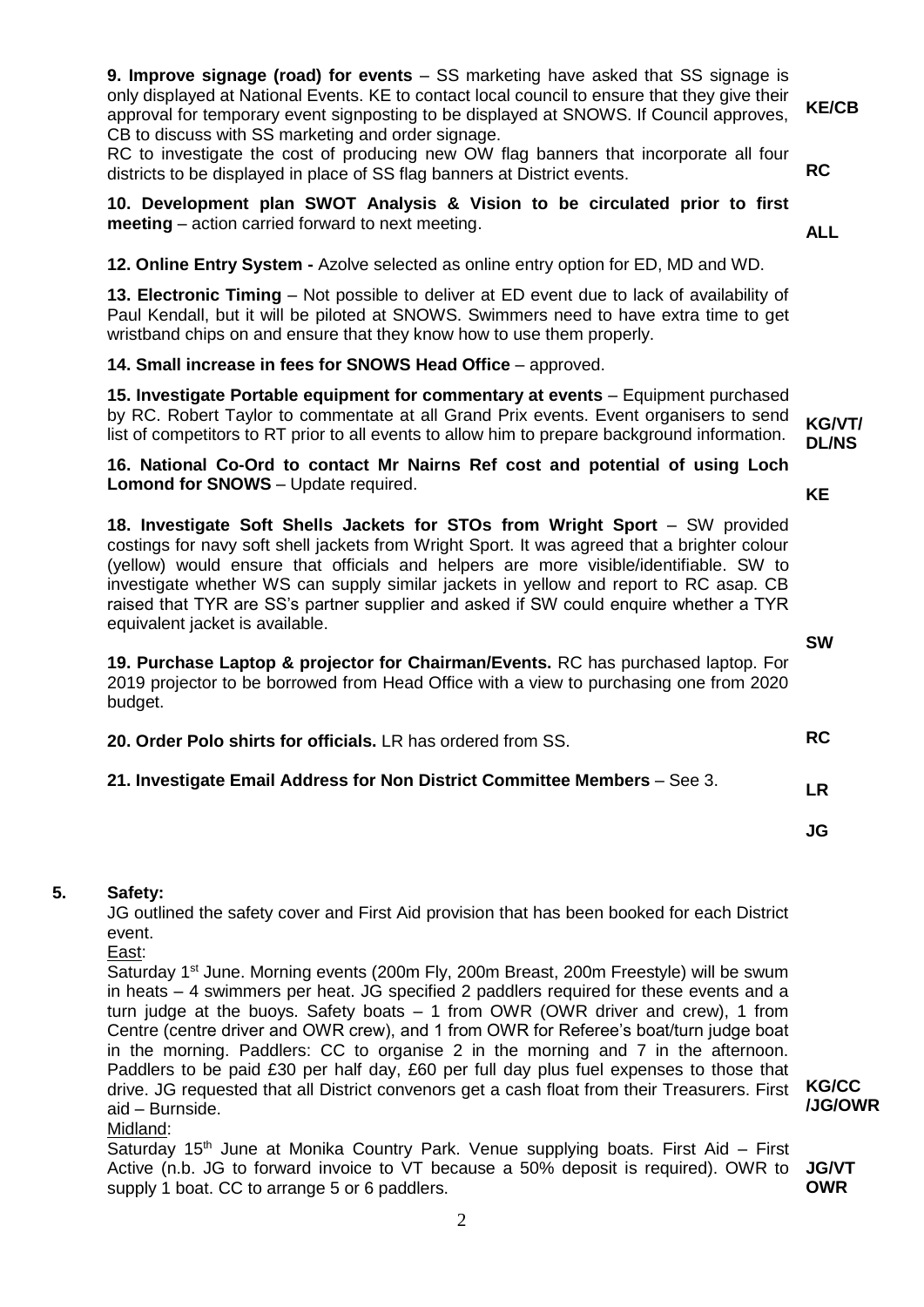#### North:

Saturday  $20<sup>th</sup>$  July at Loch Morlich. DL raised that there were too many paddlers at the 2018 event. CC to supply 6 paddlers and DL to provide 6 paddlers.

#### SNOWS:

Saturday 10<sup>th</sup> and Sunday 11<sup>th</sup> August at Loch Venachar. CC confirmed 11 paddlers for the  $10<sup>th</sup>$  and 9 paddlers for the  $11<sup>th</sup>$ . Boats will be used from Loch Venachar. 4 boats in total. OWR will supply and man 2 boats. Centre will provide driver for referee's boat and 1 other driver for second officials' boat. RP raised that turn judges should be at situated at the 3 turns for the 10K.

### West:

Saturday 31<sup>st</sup> August at Loch Ken. 3 boats on the water. OWR to supply 1 boat and crew. 1 safety boat from the centre (with centre driver), 1 referee boat from the centre (with centre driver). CC volunteered to be safety officer for the event. CC to supply 6/7 paddlers, centre to supply 6 paddlers. First Aid: Burnside.

### Open Water Rescue Presentation:

AC from OWR gave a presentation outlining the background, role and key personnel of the Open Water Rescue organisation to the committee. RP and JG thanked OWR for their presentation, and said that the OWR's involvement in SS OW events has helped to ensure that all our events are delivered safely.

# **6. Technical Officials:**

| LR noted that British Swimming is seeking an Open Water representative for the UK. | LR |
|------------------------------------------------------------------------------------|----|
|------------------------------------------------------------------------------------|----|

JG to run safety officer training course (including CC). Date TBC.

STOC committee met last week and asked for training dates for OW so that they can promote and publicise the courses.

RC to check with Stirling University whether the water quality is suitable for OW training.

It was agreed that a J1 STO training module will be run at the ED Event on June 1st in the morning (delivered by RP and LR). CB to put on HIVE and also on SS Facebook page. **RP/LR CB**

# **7. Event Branding:**

KE met with Lindsay Lewis from SS to discuss branding for OW events. Lindsay specified that SS event branding can only be displayed at SS National Events and asked that all Districts brand their own events.

LR stated that District budgets have already been set without taking these additional branding costs into account. SS/RC suggested that the OW Committee looked to provide some combined District OW Branded flags and banners for the SS Grand Prix events when the new budgets are set either with a contribution from each District or centrally funded. CB to inform SS. **RC/LR CB**

| 8. | Other Event of Interest (Outside Scottish Swimming): |                       |  |  |  |  |
|----|------------------------------------------------------|-----------------------|--|--|--|--|
|    | a. Great North Swim                                  | $(9 \text{ Jun } 19)$ |  |  |  |  |
|    | b. Swim England Champs                               | $(5$ Aug 19)          |  |  |  |  |
|    | c. Great Scottish Swim                               | Cancelled             |  |  |  |  |
|    | d. Loch Lomond Triathlons & Swims                    | (24 Aug 19)           |  |  |  |  |
|    | e. Loch Lomond – Go Swim                             | (7 Sept 19)           |  |  |  |  |
|    |                                                      |                       |  |  |  |  |

**DL/CC/ OWR**

**NS/ OWR**

**RC**